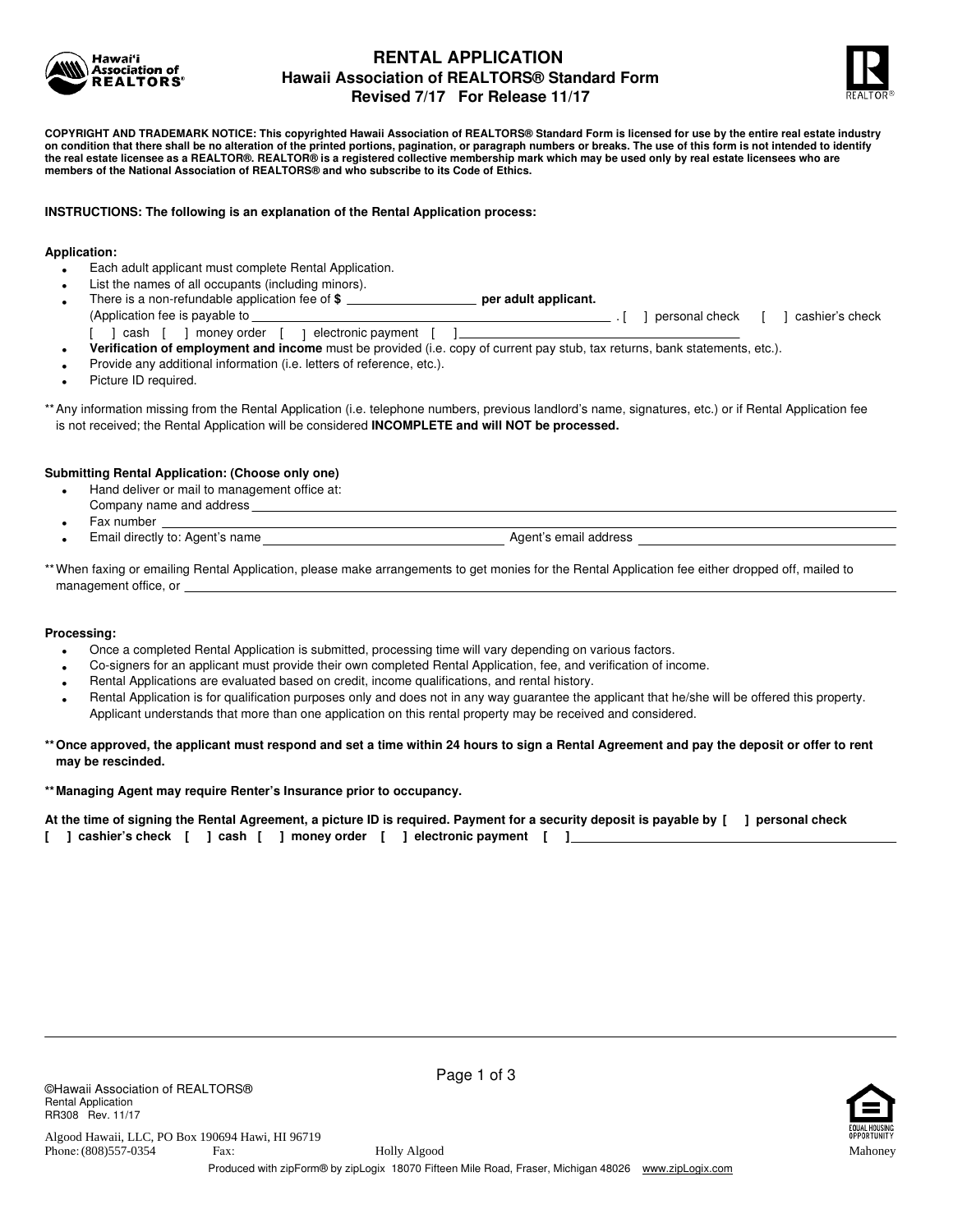## **RENTAL APPLICATION**

|                                                                                                                                                                                                                                |                                                                                                                                                                                                                                      |                       | Prop Code: <u>__________________</u> |
|--------------------------------------------------------------------------------------------------------------------------------------------------------------------------------------------------------------------------------|--------------------------------------------------------------------------------------------------------------------------------------------------------------------------------------------------------------------------------------|-----------------------|--------------------------------------|
|                                                                                                                                                                                                                                |                                                                                                                                                                                                                                      |                       |                                      |
| Proposed Tenants/Occupants (one application per adult)                                                                                                                                                                         |                                                                                                                                                                                                                                      |                       |                                      |
|                                                                                                                                                                                                                                |                                                                                                                                                                                                                                      |                       |                                      |
|                                                                                                                                                                                                                                |                                                                                                                                                                                                                                      |                       |                                      |
|                                                                                                                                                                                                                                |                                                                                                                                                                                                                                      |                       |                                      |
| List all                                                                                                                                                                                                                       |                                                                                                                                                                                                                                      |                       |                                      |
|                                                                                                                                                                                                                                | Other Occupant: <u>example and the contract of the contract of the contract of the contract of the contract of the contract of the contract of the contract of the contract of the contract of the contract of the contract of t</u> |                       |                                      |
|                                                                                                                                                                                                                                | Other Occupant: the contract of the contract of the contract of the contract of the contract of the contract of the contract of the contract of the contract of the contract of the contract of the contract of the contract o       |                       |                                      |
| Other Occupant: New York Contract of the Contract of the Contract of the Contract of the Contract of the Contract of the Contract of the Contract of the Contract of the Contract of the Contract of the Contract of the Contr |                                                                                                                                                                                                                                      |                       |                                      |
| Will any animals be living with you? Please explain:<br>Note: Pets require prior written approval and possible additional deposit.                                                                                             |                                                                                                                                                                                                                                      |                       |                                      |
| <b>Housing Information:</b>                                                                                                                                                                                                    |                                                                                                                                                                                                                                      |                       |                                      |
|                                                                                                                                                                                                                                |                                                                                                                                                                                                                                      |                       |                                      |
|                                                                                                                                                                                                                                | Landlord's Name: Contract Contract Contract Contract Contract Contract Contract Contract Contract Contract Contract Contract Contract Contract Contract Contract Contract Contract Contract Contract Contract Contract Contrac       |                       |                                      |
|                                                                                                                                                                                                                                |                                                                                                                                                                                                                                      |                       |                                      |
|                                                                                                                                                                                                                                |                                                                                                                                                                                                                                      |                       |                                      |
|                                                                                                                                                                                                                                |                                                                                                                                                                                                                                      |                       |                                      |
|                                                                                                                                                                                                                                |                                                                                                                                                                                                                                      |                       |                                      |
|                                                                                                                                                                                                                                |                                                                                                                                                                                                                                      |                       |                                      |
|                                                                                                                                                                                                                                |                                                                                                                                                                                                                                      |                       |                                      |
| <b>Personal Information:</b>                                                                                                                                                                                                   |                                                                                                                                                                                                                                      |                       |                                      |
| Does anyone in your party smoke? Yes [ ]<br>1)                                                                                                                                                                                 | No [                                                                                                                                                                                                                                 |                       |                                      |
| Do you carry Renter's Insurance<br>2)                                                                                                                                                                                          | Yes [ ]<br>No [                                                                                                                                                                                                                      |                       |                                      |
| The property owner carries insurance on the dwelling only.                                                                                                                                                                     |                                                                                                                                                                                                                                      |                       |                                      |
| Have you declared bankruptcy or had a foreclosure in the past seven (7) years?<br>3)                                                                                                                                           |                                                                                                                                                                                                                                      | Yes $[ \ ]$<br>No [ ] |                                      |
| Have you had any late payments in the past year?<br>4)                                                                                                                                                                         | $No$ $\vert$ $\vert$<br>Yes [ ]                                                                                                                                                                                                      |                       |                                      |
| Have you ever been evicted?<br>Yes [ ]<br>5)                                                                                                                                                                                   | No [ ]                                                                                                                                                                                                                               |                       |                                      |
| If yes, explain substantial and the state of the state of the state of the state of the state of the state of the state of the state of the state of the state of the state of the state of the state of the state of the stat |                                                                                                                                                                                                                                      |                       |                                      |
| Have you ever been convicted of or pleaded guilty or "no contest" to a felony?<br>6)<br>lf yes, explain                                                                                                                        | Yes [                                                                                                                                                                                                                                | $No$ $\vert$ $\vert$  |                                      |
| Have you been a party to any litigation in the past 10 years?                                                                                                                                                                  | Yes $\begin{bmatrix} \end{bmatrix}$<br>$No$ $\vert$ $\vert$                                                                                                                                                                          |                       |                                      |
|                                                                                                                                                                                                                                |                                                                                                                                                                                                                                      |                       |                                      |

©Hawaii Association of REALTORS® **Page 2 of 3** RR308 Rev. 7/17 For Release 11/17